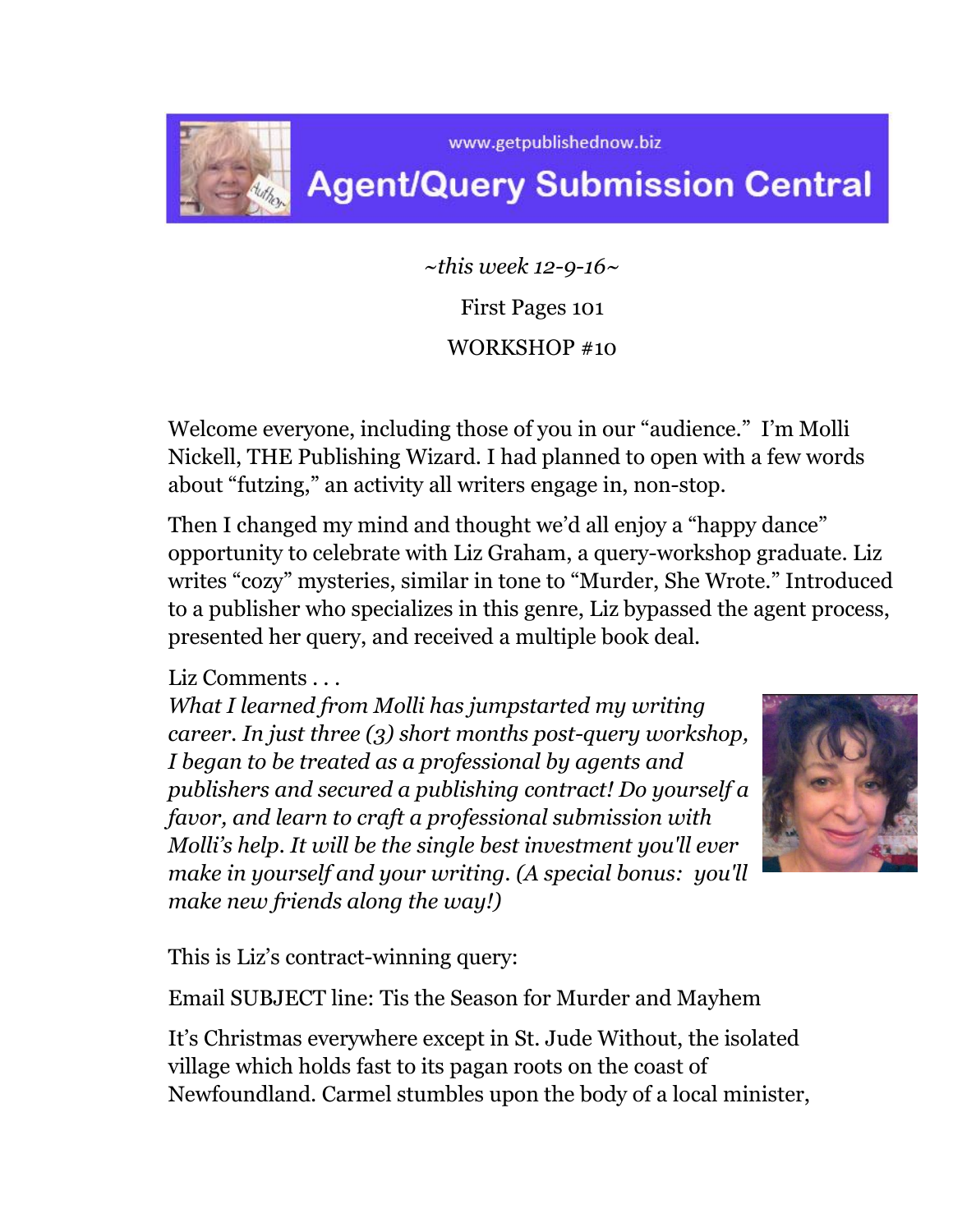garroted and left for dead in an icy field. When the second dead cleric shows up, murdered in the same fashion, she knows it can't be a coincidence. She also knows she's picked the wrong place for a quiet life. Someone is murdering the religious leaders of the nearby town, and her friend Rev. Sharran might be next on the list.

The murders began at the time of the winter solstice celebration, when local ruffians dress as "mummers," drink to excess and enact mock battles which resulted in the first murder. As Carmel comes to terms with the mysterious traditions in her new home, the police recognize her as a valuable asset. Carmel's *outsider* status may help them penetrate the cloak of silence that meets their official inquiries. Yet as suspects provide ironclad alibis, the trail leads to her home and the strange new tenant who showed up just as the madness began. He might be the only one with opportunity and means to commit both murders. Too bad she's already opened her mouth and told him what she knows. When she realizes what his motive could be, she has reason to fear, not only for her friend, but her own life.

THE GARROT is a murder mystery complete in 70,000 words, and was short-listed in the 2016 Atlantic Writing Competition Unpublished Division (under its previous title *Lord of Misrule*). I have worked as a freelance writer and editor, and am a member of the Writers Alliance of Newfoundland and the Nova Scotia Federation of Writers.

Thank you for your time and consideration.

Note: Liz has an unusual royalty agreement in which royalties are split between hard cover and sales of e-books. Using this hybrid form of "profitsharing," this publisher has expanded her library of cozy mysteries, marketing directly to readers who love this genre.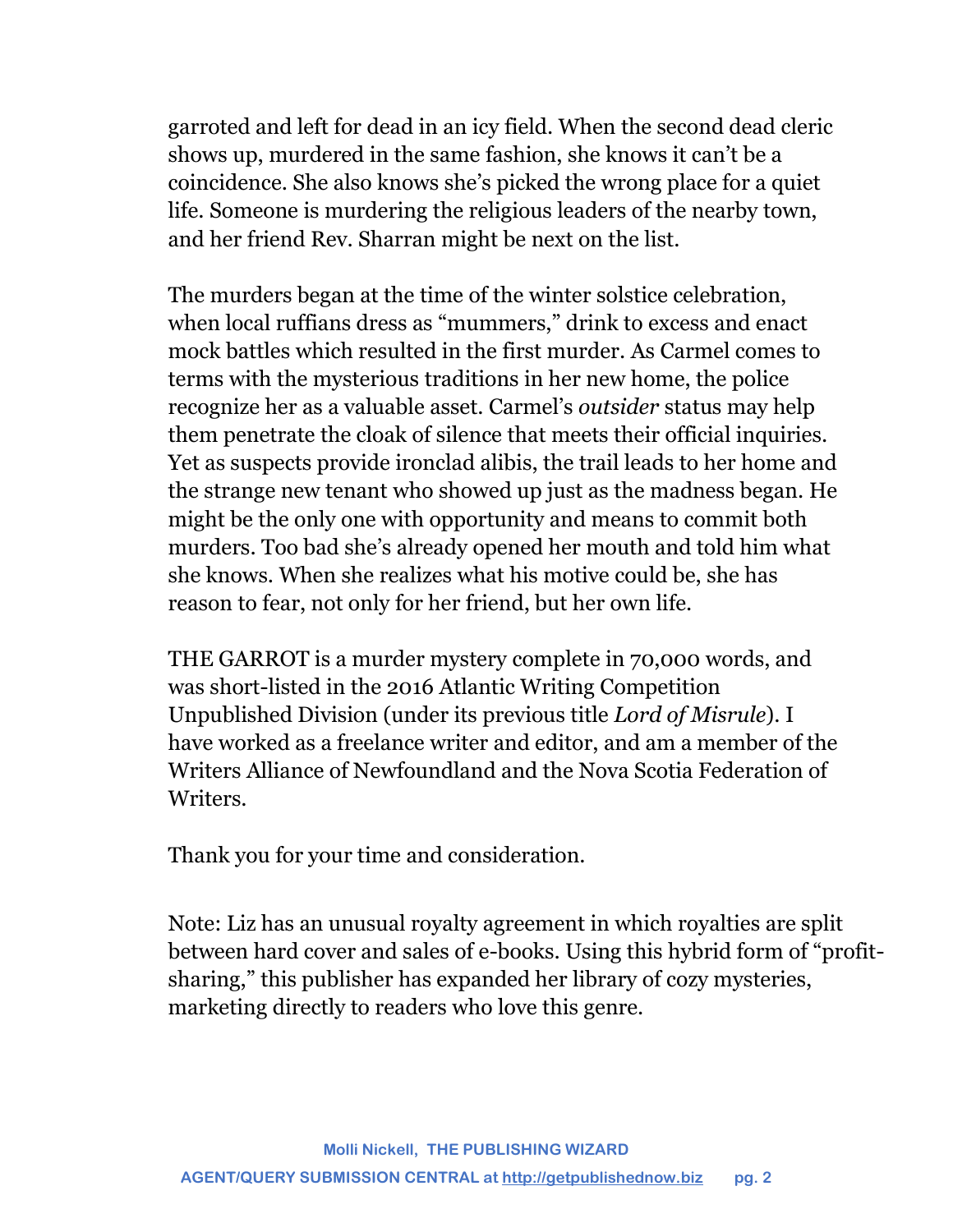Now, about the "futzing!"

Here's the situation.

Working with me privately, or in Submission Central, writers learn to define story core and jump right into the query letter. That's good.

First draft turns into second and third and fourth, and finally, you have a query draft that "mostly" works. It reveals the story core and includes a tease at the end of the first paragraph and an even more dire tease at the end of your second paragraph.

The third paragraph is tightly written, with your credits and writing/group experience presented quickly for an easy read.

I've been with you every step of the way and finally tell you that it's time to move on to the synopsis. Leave your query alone, for now. That means, no editing, to changing, no additions, no nothing. Leave it alone.

And then, you move on to the synopsis, expanding information about your protagonist, via their thoughts, feelings, words, and actions as they shift and change and move through the story.

But, you know how it goes, as you work through the first draft, the second and third and fourth, you're inspired to go back to your query and tweak it, just a little bit, or a whole bunch, and basically destroy the structure and the flow. This continues as you revise your synopsis until your query, which was in pretty good shape, isn't any longer. Oh my goodness.

We have an example of this situation in the work we'll be going over today. I'll be sending the writer on a hunt to locate a query version that contained interesting-grabbing elements and was OK enough to leave alone until all synopsis, and revised first pages were completed.

The moral of this story is, leave well enough alone!

That's my open for today.

Thanks for listening.

Write on!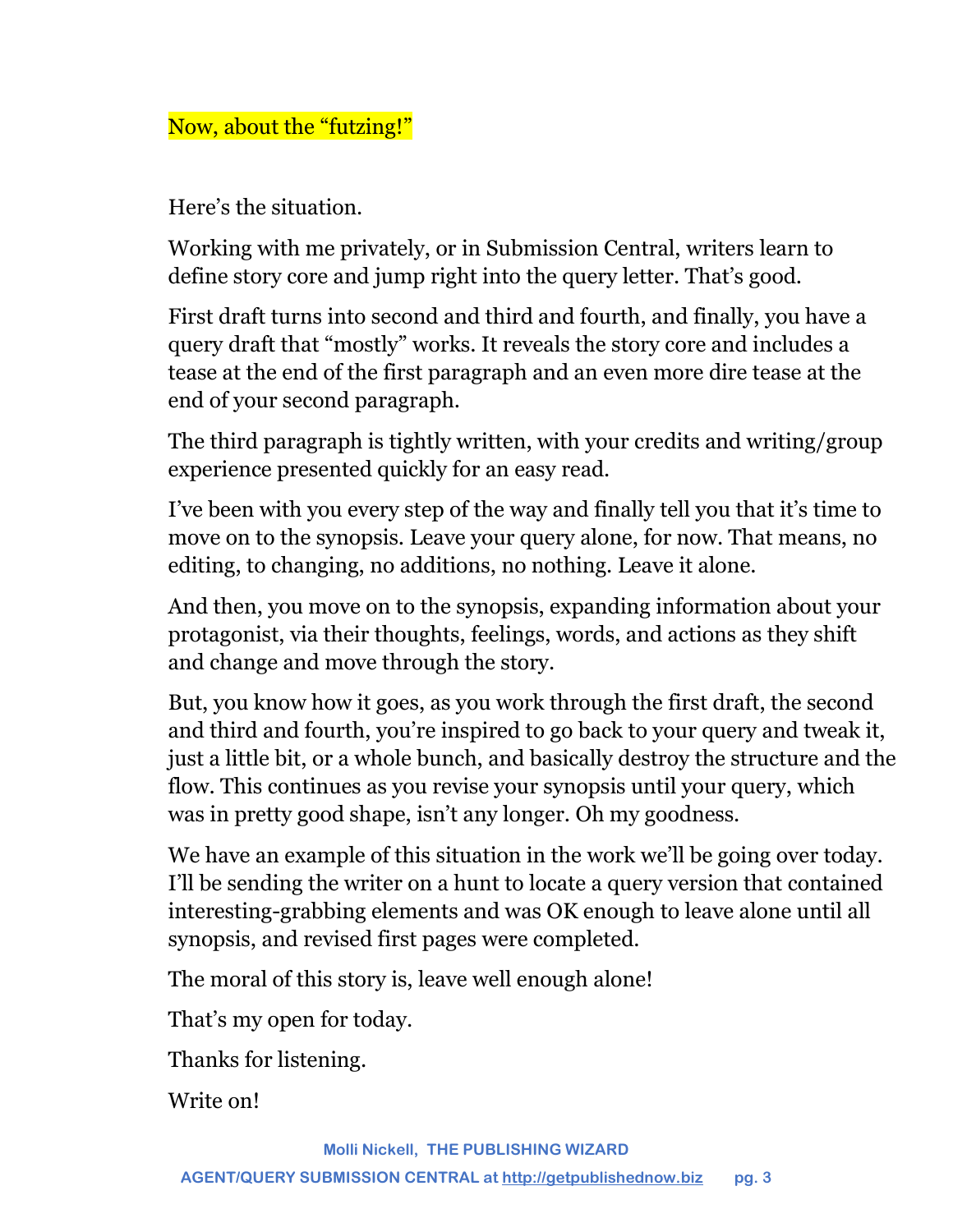We'll start with Janet and take a look at her query 2<sup>nd</sup> paragraph and then her revised manuscript opening page~

WHO IS THE STORY ABOUT? Professor Grace Stone WHAT DOES THE MAIN CHARACTER WANT AND WHY? She wants the love of a good man and the family she never had. WHAT STANDS IN THE MAIN CHARACTER'S WAY? Her fear of being vulnerable and having her heart broken. WHAT HAPPENS IF THE MAIN CHARACTER DOESN'T GET WHAT SHE WANTS? She remains alone and a family outsider. SUBJECT LINE: Glass Promises

## Query:

Professor Grace Stone, yearns for a family. As the offspring of an illicit affair, she never knew her father. Grace has a newborn daughter and is happily married (or so she thought) when her husband and his mistress are killed. Four years later, the pressures of single motherhood are multiplied with Lily's demands to "find her a daddy." Grace suppresses her fear of heartbreak and begins to date. Attracted to Beau, another victim of a cheating spouse, they begin a steamy relationship. Will she risk future love despite the landmine of pain suffered in the past?leave this. It's done! For now.

At a ritzy charity event, Grace's uncanny resemblance to her dead mother causes a brawl. The incident leads to/reveals the identity of her deceased father and his living relatives. Now Grace must learn to navigate the unfamiliar labyrinth of family dynamics, especially when a newcomer is not welcomed by everyone. She campaigns to secure a future with commitment-phobic Beau and win over a hostile relative. As a woman denied love as a child and wife, will Grace secure a father for Lily and a family of her own?

My goodness, where is the zing from the paragraph that revealed said she was sleeping with someone from her non-blood related, newly discovered family?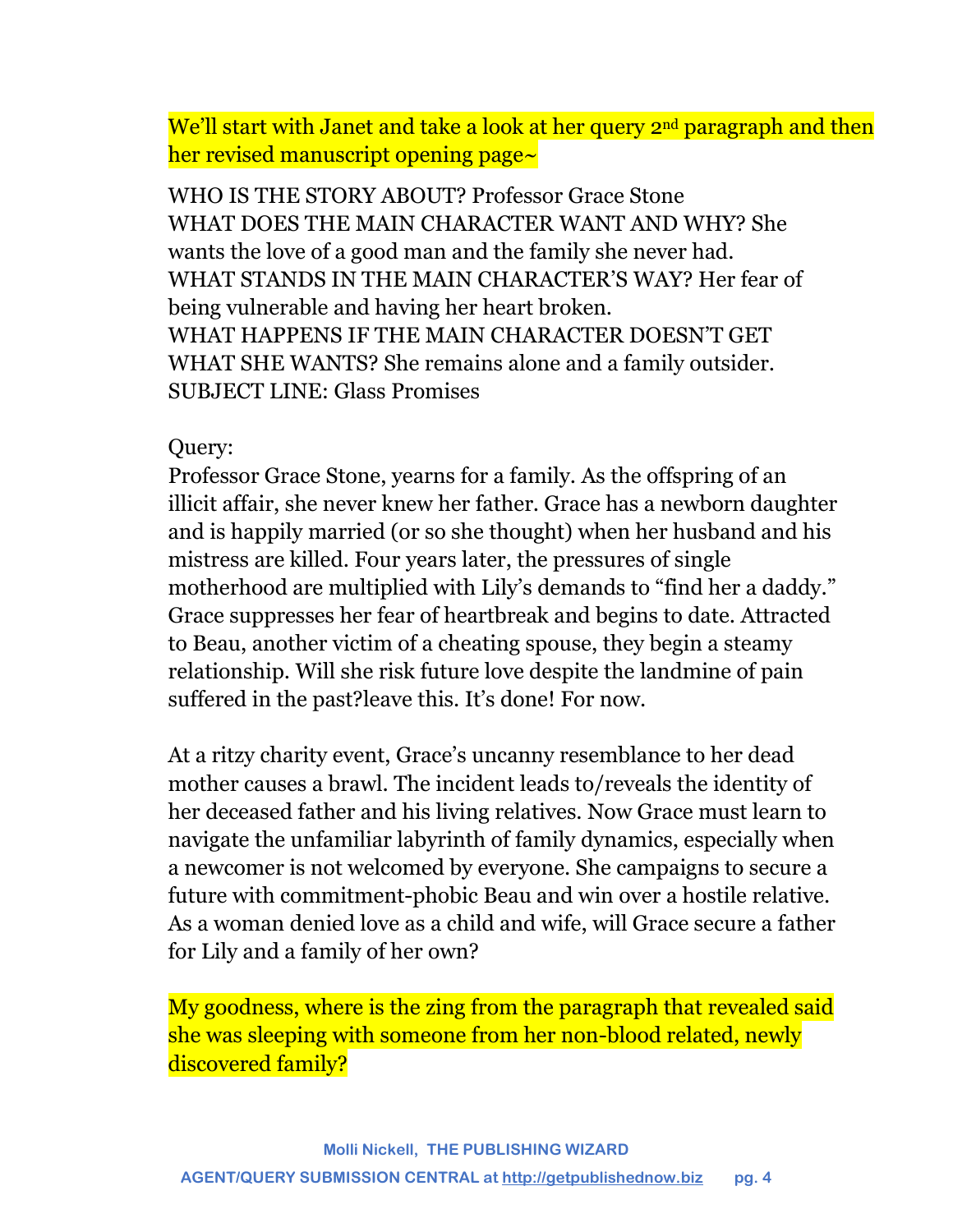This 72,000 word completed romance, titled GLASS PROMISES, won third place in the 2016 Royal Palm Literary Award competition. I am a member of the Florida Writers Association, Romance Writers of America, Florida Romance Writers, Coral Springs Writers Group, and an assistant chairperson for the annual Coral Springs Literary Festival.

Thank you for your time and consideration.

## Synopsis:

Professor Grace Stone's father and husband were men who made glass promises. Her unknown father was one of her dead mother's married lovers. Grace's husband was a philanderer. When she is widowed with an infant daughter to raise, Grace obtains her PhD in record time. Four years later, she has a tenured position, close friends, and a mortgage-free home. Life is good—until four-year old Lily begins to lobby lobbies hard for a daddy. Despite fears of vulnerability and rejection, Grace cannot deny her child the love of a father. She reenters the world of man-woman relationships with speed dating.

When her car is totaled in a construction site accident Grace encounters the owner of the company responsible. Beau is one of her five minute speed dates. He meets sweet, precocious Lily and is captivated. After Beau assists Grace with the purchase of a new vehicle, they become intimate—in her garage—on the trunk of his car. Appalled by the loss of control she has nurtured and exercised for years, Grace shuts down the relationship. Beau's patience and genuine feelings for Lily, compel her to give him another chance.

At a premier Boca Raton fundraiser, a man with Alzheimer's mistakes Grace for her mother. The frightening incident discloses the identity of her dead father and a biological connection to Beau's stepmother. Grace is welcomed into the family by everyone except Beau's sister, Gen, who views her as an illegitimate interloper. Gen's marital problems and dislike of Grace creates an estrangement with Beau and the family. When Grace professes her love, Beau reveals the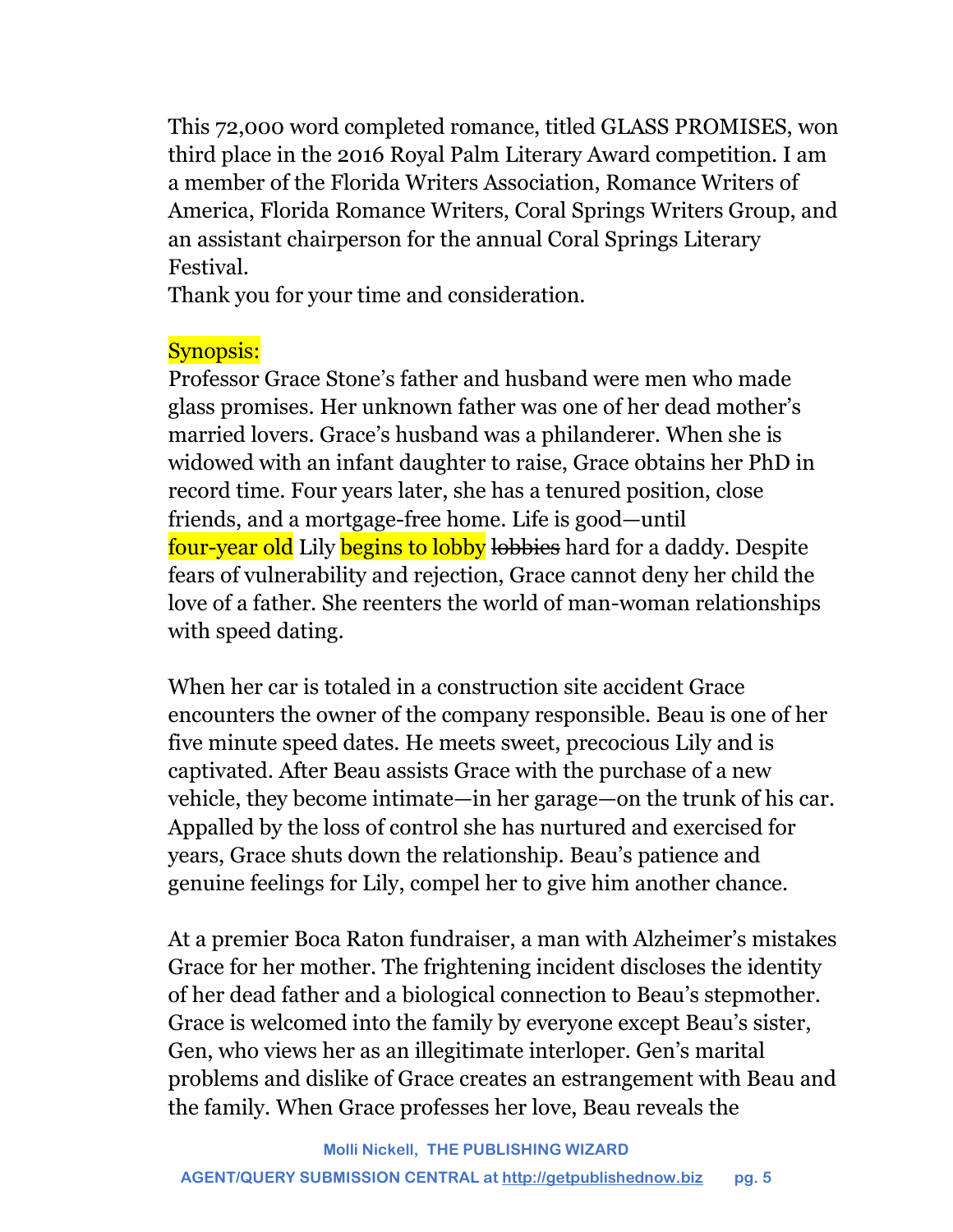emotional scars inflicted by his ex-wife and an inability, or unwillingness, to risk love again. Much like her mother as the other woman, Grace becomes an outsider with her lover and their mutual relatives. With no hope of a future commitment from Beau, Grace ends the relationship.

She and Lily are invited to the family's Thanksgiving dinner. Grace worries about what Gen might say or do and what will happen when she sees Beau. Although there is some tension and awkwardness, the get-together goes well until Lily is terrorized by Gen's daughter. Afterwards, Grace questions her long-held desire for an extended family. Despite the holiday drama, she still loves Beau and her wartsand-all relatives.

Grace initiates a campaign using her intelligence and intuition, her mother's tricks-of-the-trade, and even Lily's child-like ingenuity. She appeals to Beau's masculine desires with flirtations and food. Grace supports Gen as another woman survivor of marital infidelity and wins her grudging acceptance. As families often do, other relatives step up to assist. On Christmas Day, Lily cries when Beau gives her a new bike **because**. He's told "only daddies give bikes to little girls". girls." (Punctuation) Beau agrees, and then convinces Grace he loves her. His very painful chest tattoo confirms it. ???? At their wedding, Grace and Beau make steel-clad promises to love and cherish each other forever. (Nicely revised to become a much more better ending)

## FIRST CHAPTER:

Grace Stone jammed her laptop and a pile of over-the-holiday paperwork inside her briefcase. Palm fronds scraped against her office window, whipped by strong but warm breezes from the Atlantic Ocean.

"Excuse me." Carolyn, the department secretary, stood in the doorway. "Someone is here to see you."

Grace's shoulders sagged. After final exams, she had planned to leave campus for Winter Break. Lily expected to be picked up early from preschool. "Who is it?"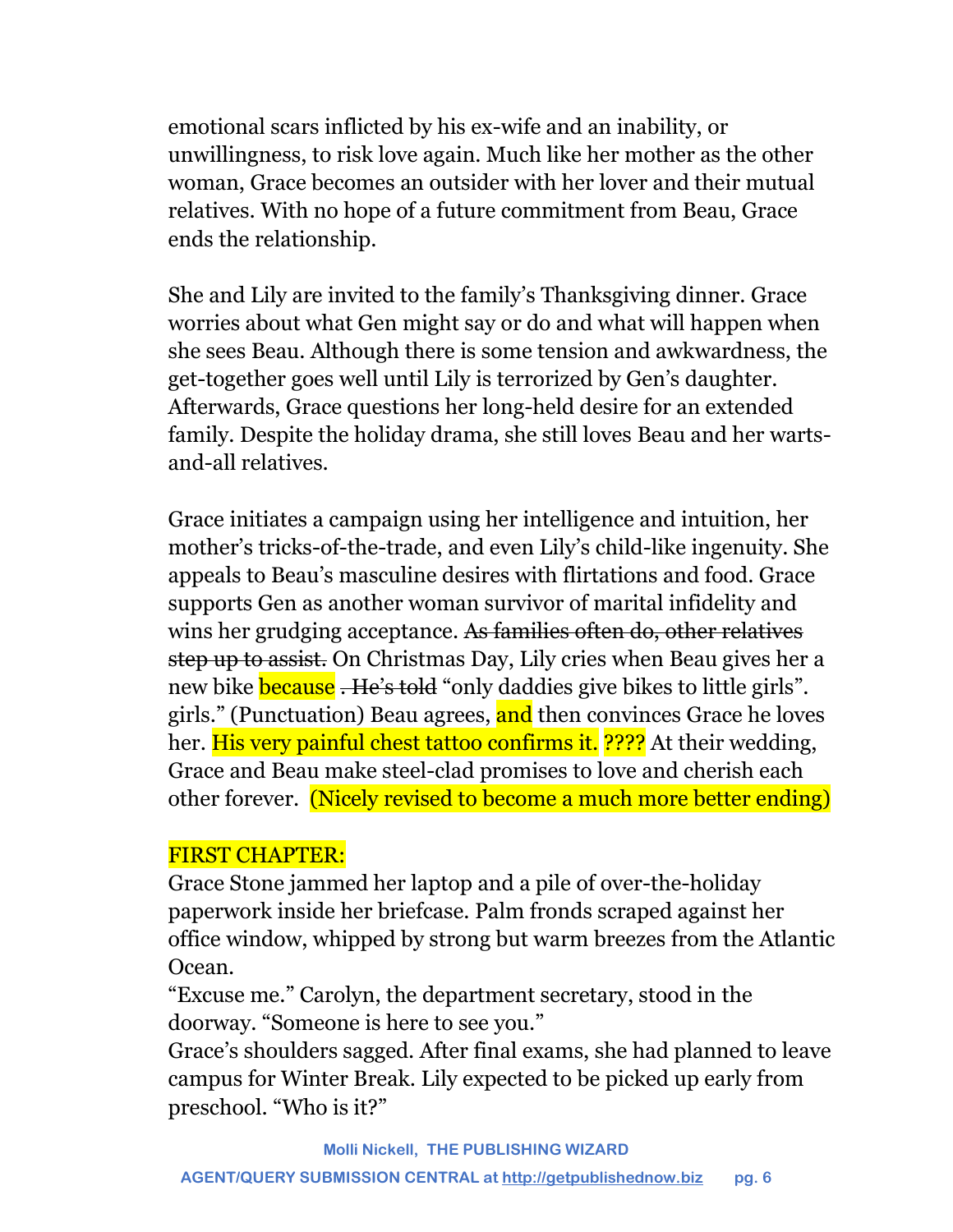"I don't know. He's here about your car."

"My car?" Grace grabbed her briefcase and followed Carolyn. A man in a hard hat and acid-green shirt with a Charvet Crane logo stood in the reception area. She tilted her head back to look at him. "I'm Dr. Black-Stone."

His eyes widened. "Uh, I'm Joe, the site foreman, for the construction project across the street. Your car's been damaged in the faculty lot." Grace shook her head. Since she was under thirty, blonde, and single her coveted parking spot was rumored to be a sexual favor from a university power broker. What would the gossip mongers say now? She scurried alongside Joe in her heels and pencil skirt.

At the exit doors, a student with a Billabong tank top entered. "Dr. B.! Your Beemer's been beamed." **GREAT COMMENT!** 

Grace pushed past Joe and hurried outside. A crowd was clustered in front of the building. Security cruisers blocked the street. Emergency lights flashed. The deep rumble of fire engine motors added to the commotion.

Then she saw it.

The obelisk of an I-beam rose into the air. A chain attached one end to the long arm of a tower crane. A second, shorter chain dangled in the wind. The opposite end of the steel girder was where her car had been parked.

Spectators parted for her like torn cloth. Some offered nods of sympathy. Others sported gleeful better-you-than-me smirks. Her now unobstructed view revealed the beam had pierced the black car and folded it upward. Firemen sprayed a chemical around the area. Grace choked down a snort of hysteria. The car looked like a taco. Her dead husband's babe-mobile was impaled with the biggest phallic weapon of destruction she'd ever seen. GREAT DESCRIPTION. A knot of hard-hatted workers stood by the parking lot entrance. One man, whose back was turned, shouted. "Where the hell is Joe?" "He went to get the professor who owns the car."

"Goddamn it! A professor owns this mess! Now I'm gonna have to deal with some four-eyed, pencil-necked nerd. And the thing couldn't fall on a Kia or Escort instead of a BMW? This is a fucking disaster!" "Boss, Joe is here. With… the professor?"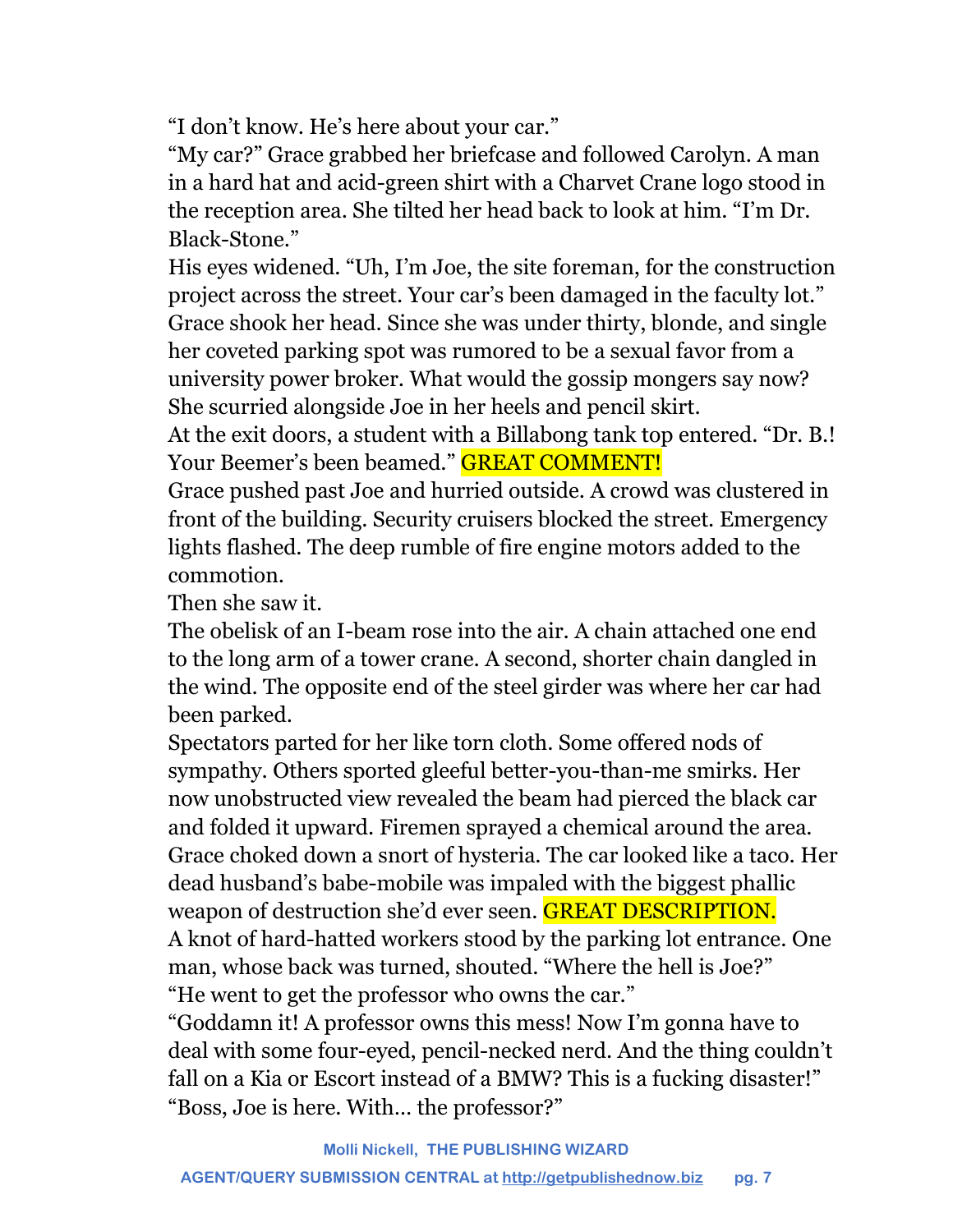The man spun around, cocked his head, and studied Grace. He stood over six feet tall, tanned, and muscled. Thick dark brows arched above golden eyes. Cropped brown hair furred his head and stubble darkened his cheeks and chin. HE WOULD BE WEARING A HARD HAT.

Joe moved her forward. "This is Dr. Black-Stone." The Boss frowned. "Gigi?" "Hello, Beau."

Tighten to heighten the tension of the moment. Don't futz around. Your goal is to capture the interest of the agent with a scene that reveals much about your protagonist and her love interest, Beau, and begins the story with a bang as her Beemer is destroyed.

Begin your story the moment something happens, something that demands the telling of your story. A steel beam smashing a Beemer is something. Lots of action, emotion, noise. It brings Grace together with her future by destroying her past, the babe-mobile.

## Revision concepts:

The squeal of metal smashing into metal reverberated through her office. The building shook. Coffee sloshed out of her cup.

She races out of her office door, almost ran over student wearing ….

"Dr. B. Your Beemer's been beamed."

She races around the corner and stops dead in her tracks choking down a snort of hysteria. Her dead husband's babe-mobile had been folded into the shape of a giant steel taco, impaled with the biggest phallic weapon of destruction she'd ever seen.

A knot of hard-hatted workers stood by the parking lot entrance. The burly forman slammed his hard hat to the ground, shouting. "Where the hell is Joe?"

"He went to get the professor who owns the car."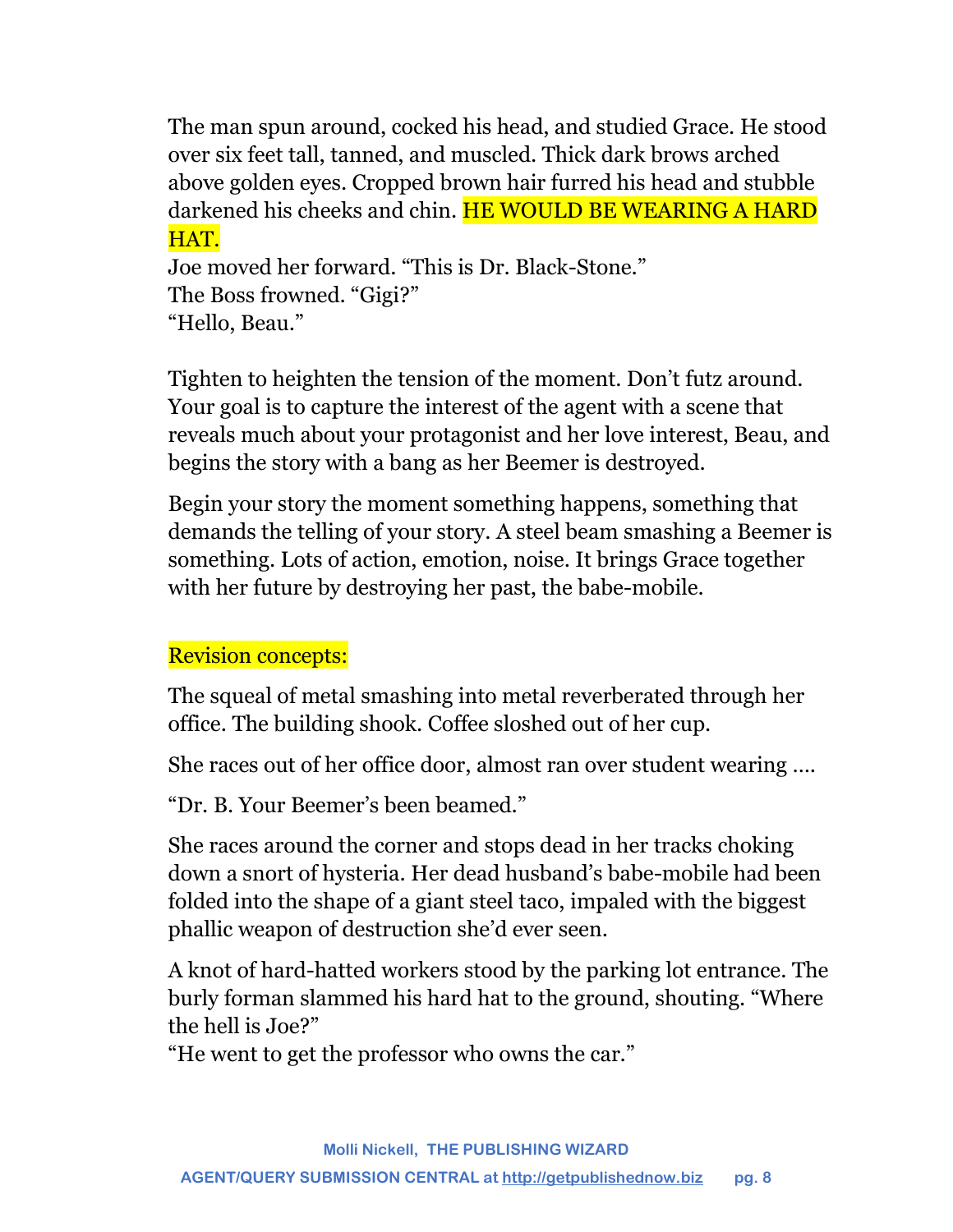"Goddamn it! Now I'm gonna have to deal with some four-eyed, pencil-necked nerd. Damn beam couldn't fall on a Kia or Escort instead of a BMW? Fucking disaster!" "Boss . . . um, Joe is here. With the professor." The foreman spun around, and cocked his head. Over six feet tall, tanned, and muscled, his thick dark brows arched above golden eyes. He studied Grace as Joe urged her forward. "This is Dr. Black-Stone." "Gigi?" "Hello, Beau."

Or does she react internally. God damn that speed dating.

Here's a golden opportunity to show more about Beau, what kind person he is.

The beam begins to shimmy as it swings wildly out over the crowd. People scatter. "Sonofabitch" Beau races to the crane, dodging the swinging beam as it passes by him, climbs into the cab, shoves the operator out of the way, and deftly lowers the beam, crunch, on top of the car again, halting the potential of harming people, or other cars.

## From Linda

## Story Core:

Who wants what? Wu Meichen wants freedom to control her own future.

Why does she want it? The head of the family tells everyone what to do.

What stands in the way? Chinese cultural traditions

What will happen if Meichen doesn't get what she wants? Her husband will go to America, and they may be separated for years.

## QUERY OK for now.

First Paragraph –Newlywed Wu Meichen hates the Chinese traditions that dictate her actions and thoughts. A thirteen year old bride in an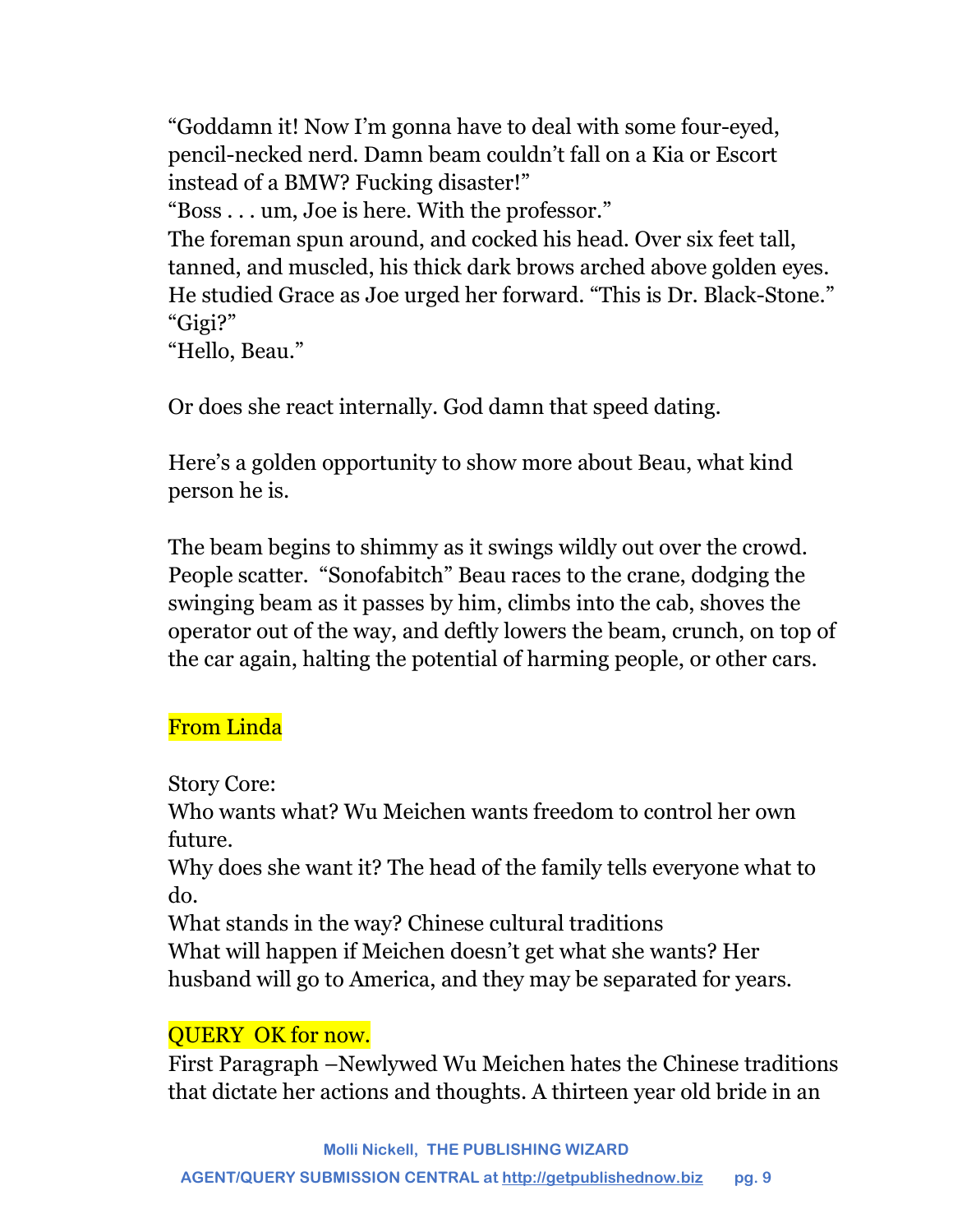arranged marriage, Meichen falls deeply in love with her husband, Chao Chung. Meichen yearns for a marriage partnership and a voice in their future. But when Eldest Uncle sends Chung to work in America, Meichen fears he'll be gone for many years while she faces a lifetime alone.

Second Paragraph – Meichen's father-in-law sends her to a missionary school where Meichen excels in learning. Yet she longs for Chung. Her only comfort: the few letters he sends and the photograph he left behind. After five years, Meichen's sorrow turns into anger and then rebellion. If Chung can't return to China, she'll travel to America. When Meichen arrives in San Francisco, Eldest Uncle demands she obey him and return home. Meichen rebels again and disguises herself as a boy. Crossing America by train, she rejoices to be reunited with Chung. However, her hopes for a life together are dashed when she learns Chung has been ordered to divorce her. Meichen must convince him of the joys of love and creation of a family with her. But Meichen fears his love will die if Eldest Uncle disowns them both. Can she find a way to make peace with the family and remain with her husband?

Third paragraph- Complete at 80,000 words, Unbound Woman won Eldest place in an ethnic novel contest sponsored by Romantic Times Magazine. I belong to the Central Savannah River Area Writers and am an active member of RWA (Romance Writers of America) and Georgia Romance Writers.

Thank you for your time and consideration.

## **Fifth Draft of Synopsis OK for now.**

First Paragraph: On her wedding day, Wu Meichen becomes a member of the Chao family. They are all strangers, even her husband, Chao Chung. She struggles to win Chung's affection and the approval of his relatives, but she cannot please her hyper-critical mother-inlaw, especially when Meichen fails to conceive a child after a year of marriage.

Second Paragraph: Meichen panics when Chung leaves for America, but he must obey. Her father-in-law sends her to a missionary school which provides mental challenge and safety from her mother-in-law.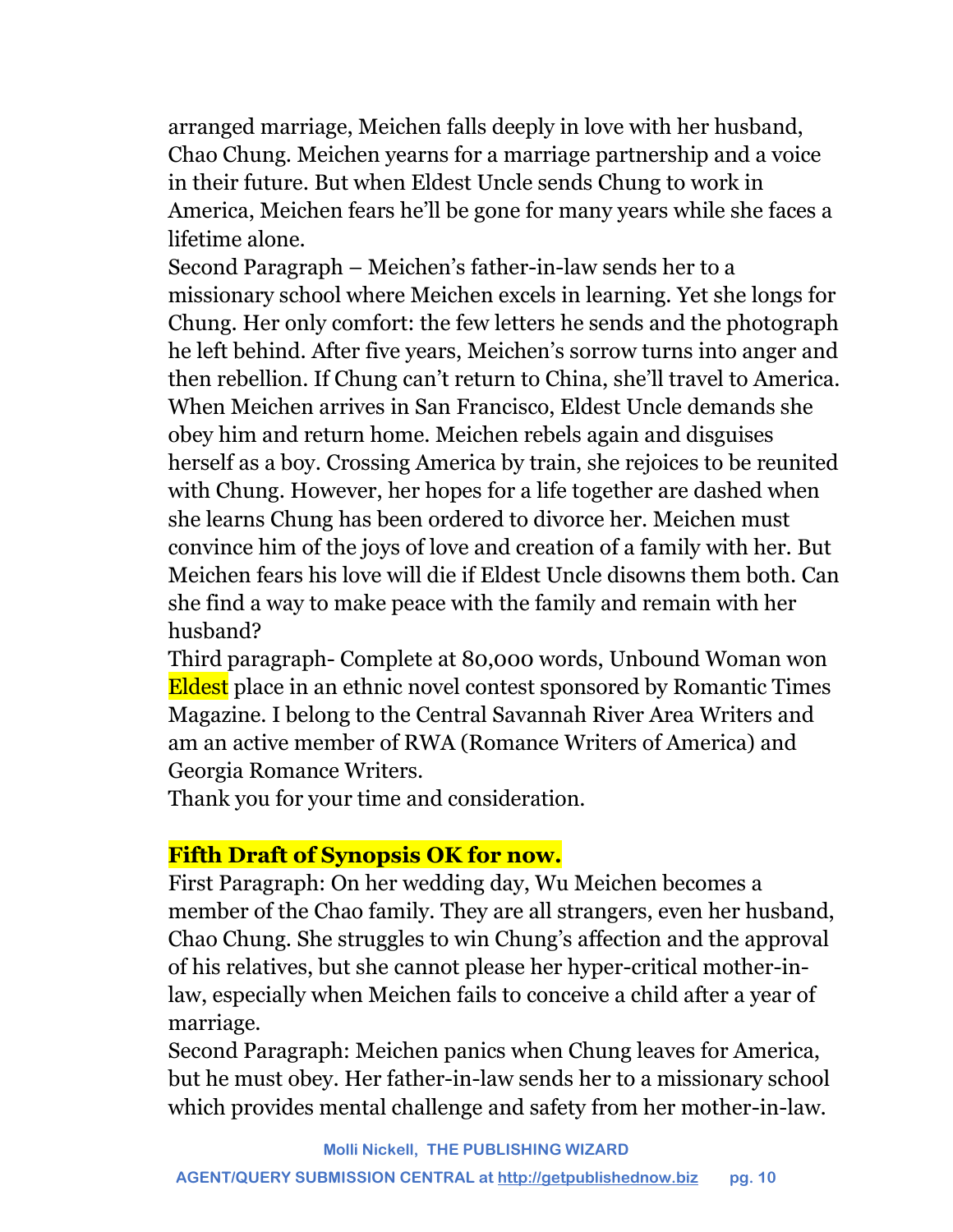Li Biyu, a mission teacher, befriends Meichen, but even Biyu can't cure Meichen's impatience. After five years without Chung, Meichen decides to go to America and convinces Biyu to accompany her. Third Paragraph: Outraged by Meichen's disobedience, Eldest Uncle stops her in San Francisco and arranges her return to China. Meichen escapes and boards an east bound train. Eldest Uncle telegraphs an ultimatum: Chung must divorce Meichen, or the family will disown him. Four weeks later, Meichen reaches Chung. He can't bear to end the marriage after her courageous journey. Chung struggles with guilt over his decision. Meichen understands his depression and tolerates his irritability. During an argument, Chung crushes Meichen's heart with a confession that he kept her only for sexual pleasure. Meichen agrees to a divorce so Chung can win forgiveness.

Fourth paragraph: Heartbroken, Meichen joins Biyu, who speaks at churches to raise money for Chinese girls' schools. Meichen discovers her power as a speaker brings in impressive contributions. But an unexpected pregnancy cuts her career short. Biyu insists she return to her husband. When Meichen arrives home, she learns Chung left to remarry in China.

Fifth paragraph: Chung abandons his journey and returns home after he secretly watches Meichen speak. Her ability to inspire the audience amazes him. He admits he loves her. Meichen and Chung remind Eldest Uncle that American immigration policies often change. Chung might be unable to re-enter America if he leaves. This will end financial support for his family. Eldest Uncle desires money more than revenge and restores Chung and Meichen to the family.

## **First pages:** Unbound Woman

Heart pounding, Wu Meichen crouched beneath the stairs that led to the upper story of the house. Outside, fire crackers and gongs silenced the din of neighbors who stood at the Wu's front gate. The bride stealers had come.

Thirteen year old Meichen shrank into the narrow space, concealed by her aunt's broad body. A stern voice spoke in the courtyard. "Bring out the bride."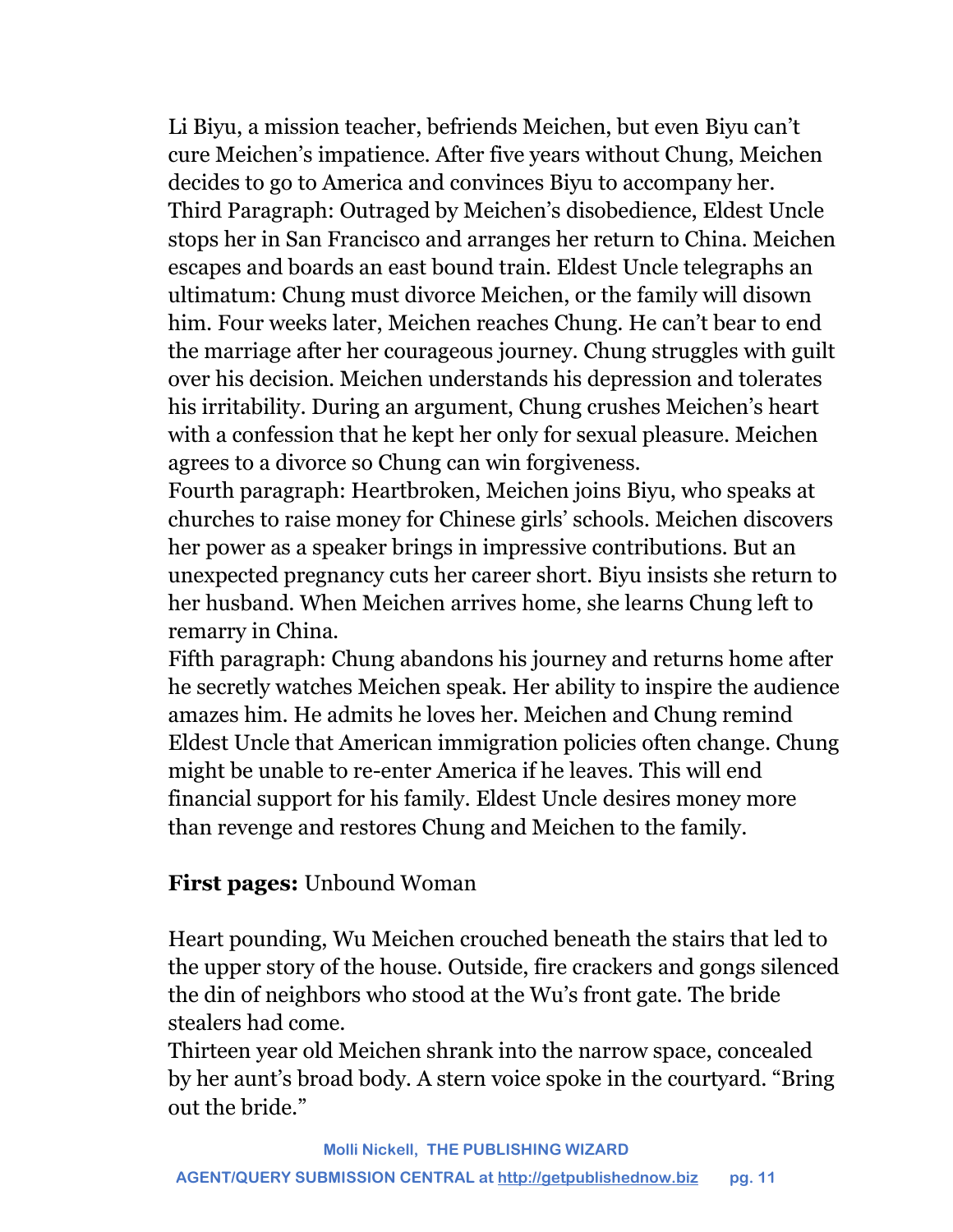"No. You can't have her," the neighborhood girls shrilled back. "Don't take my niece away from me." Her uncle blocked the front door.

Meichen heard the girls shriek and laugh, and her uncle's helpless bleats. Feet pounded on wood as the strangers entered the house. One of them shouted instructions as they searched the ground floor, shoving furniture aside. The stairs over Meichen's head shook as one thundered upstairs. Two invaders ordered her aunt to move aside. Meu Yuk wailed, but gave way. Four arms reached into the alcove to seize Meichen. With the game over, she should accompany them without protest, but her feet refused to move. "

The bride stealers led Meichen over the threshold as the crowd laughed and applauded. Mei Yuk smoothed Meichen's red silk tunic and skirt, richly embroidered with gold flowers. Meichen took two steps, then turned to look back at her aunt. Impatient young women surged behind her, pushing her to the courtyard gate where an enclosed sedan chair waited.

Four servants dressed in bright yellow stood ready to lift the chair. The palanquin was painted red, the lucky color, with silk fringe and red streamers along the curved roof. Gold symbols for happiness decorated three side panels, with one left side open. As soon as Meichen sat, her aunt pulled a red silk curtain shut. The bearers picked up the poles and jogged forward followed by Meichen's aunt, uncle, and the "kidnappers", including the groom, Chao Chung. Her hands trembled as she thought of the day, and especially, the night, ahead. A tight, hot ball grew in her stomach and rose to her throat until it hit the barrier of her clenched teeth. She wondered for the thousandth time why she had been chosen to marry a man so far above her status.

*Elder brother, I know somehow you played a part in this. I wish you were here to help me. You wouldn't have let our aunt get away with her lies. What will I do if my new family learns the truth?*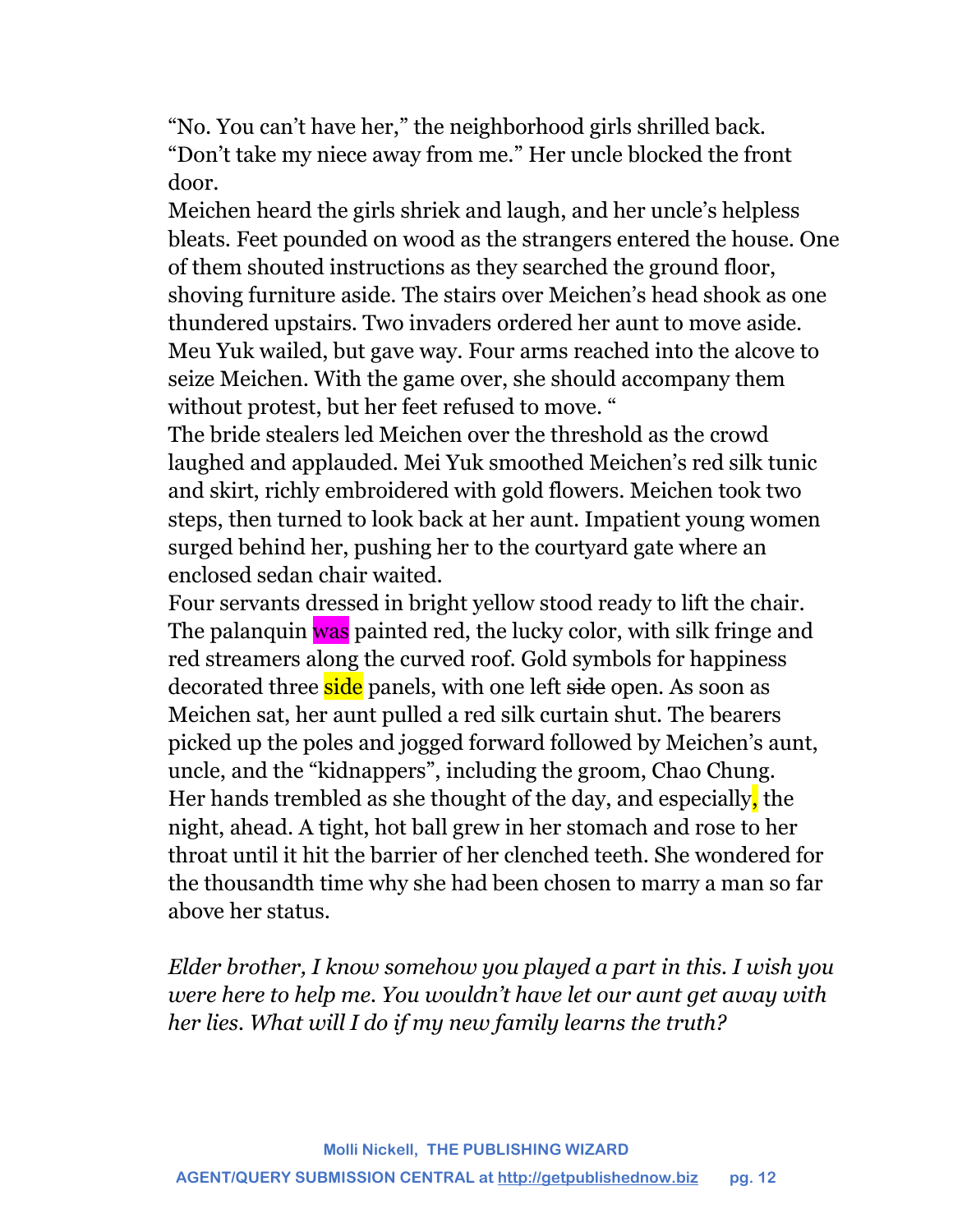She closed her eyes and breathed deeply to ward off tears and nausea. She'd would be disgraced if she left the palanquin with streaked makeup and vomit-stained clothes. Meichen concentrated on the dream in her heart. Her husband would be a kind man who respected her. They might even fall in love if she was very lucky. The gods would bless her with many sons, and her husband's family would hold her in high esteem.

The bridal party passed through the dusty streets of her neighborhood, into the village market where the shoppers made a narrow passageway for the parade, shouting good luck slogans to the bride and groom. The pungent smell of fish and animal manure mingled with the odor of dozens of people who pushed against the palanquin, rocking it like a cradle. With the market behind them, Meichen tipped back into her seat. felt herself tip backward. She could hear the runners panting.  $\frac{1}{2}$  and  $\frac{1}{2}$  heir speed decreased as they started up a hill to the houses where wealthy people lived. At last the journey ended and the bearers stopped inside the walls of the Chao compound. Someone pulled the curtains aside, and she studied her new home.

The Chao family house formed a large square, the doors decorated with red paint, the green roof ornamented with up-tilted eaves, and a . Meichen saw a stone courtyard lined with plants. Sunlight glinted on gold fish that darted in and out of lotus blossoms in a small pond. She'd never imagined she would live in such a place.

She fanned herself as she sat in the palanquin waiting for her groom. "Why is he taking so long?" She spoke softly so only her aunt could hear.

"He has to wash-off and put on his wedding clothes." Meu Yuk put her head close to Meichen's ear. "When you step out, keep your feet together with the toes pointed down. That will make them look smaller."

A middle-aged lady left the house and helped Meichen out of the chair. Meichen kept her eyes cast down, as was proper for a modest girl. She paused as her aunt straightened the red veil covering her face. She walked slowly through the courtyard and front door.  $\frac{1}{100}$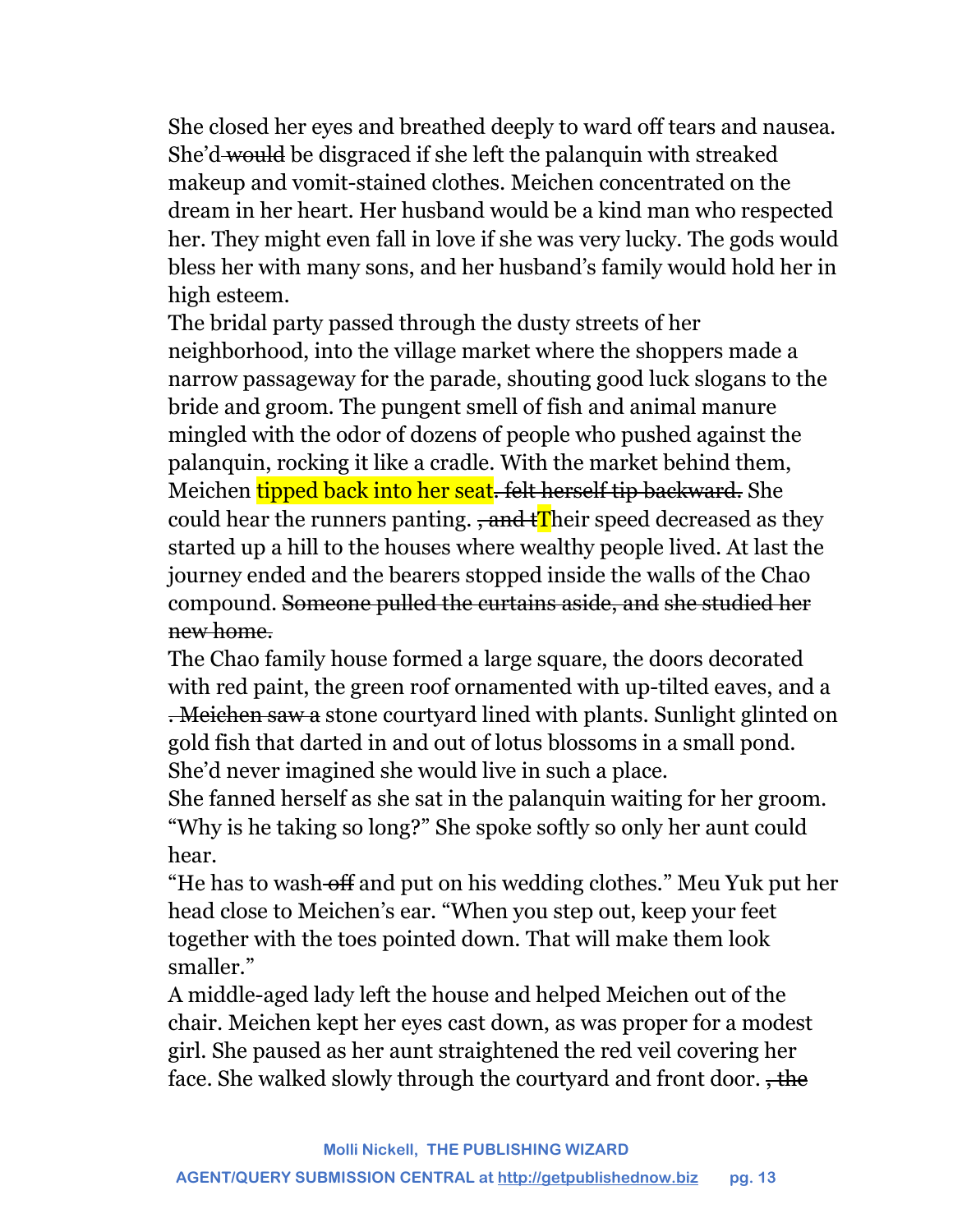front door opened, and she heard the murmuring of her husband's family in the main hall.

She glanced at her groom's parents as long as she dared.

*I'm glad Scholar Chao looks so kind. But Madam Chao is frowning. She doesn't like my wedding clothes. Perhaps she thinks there's too much embroidery on them. She thinks I'm vain. Oh, no, she's looking at my feet. Surely her husband told her they were not bound.*

Question: How do you plan to show her thoughts? Chao Chung, dressed in an elegant blue robe, stepped forward and pushed aside the veil that concealed his bride's face. They studied each other discreetly.

barely had time to taste the dishes as she circled the room serving tea to all the ladies. Her hands trembled under the stern scrutiny of her mother-in-law. Across the room, the men downed wine and more potent beverages. Chung's formal stiffness gave way to laughter as the men gave him advice. The women tittered behind their fans as they guessed what the men were saying.

She followed Chao Chung to the family altar. Together they chanted a blessing to the sky and earth, then bowed before the altar dedicated to the Chao ancestors and the kitchen god who kept watch over the family. Meichen filled delicate cups with steaming tea which she served to Scholar and Madam Chao and her aunt and uncle. She and Chung faced each other and bowed. With the wedding rituals concluded, she became Chao Chung's wife.

That evening there was a great banquet with nine courses, many of them made with expensive delicacies believed to promote happiness, *I never expected this. He's tall and well-shaped. Nothing like his father with shoulders hunched from studying books.* wealth, and fertility. Meichen gazed with longing at the suckling pig, shark fin soup, sea bass, and whole, crackling fried chicken. She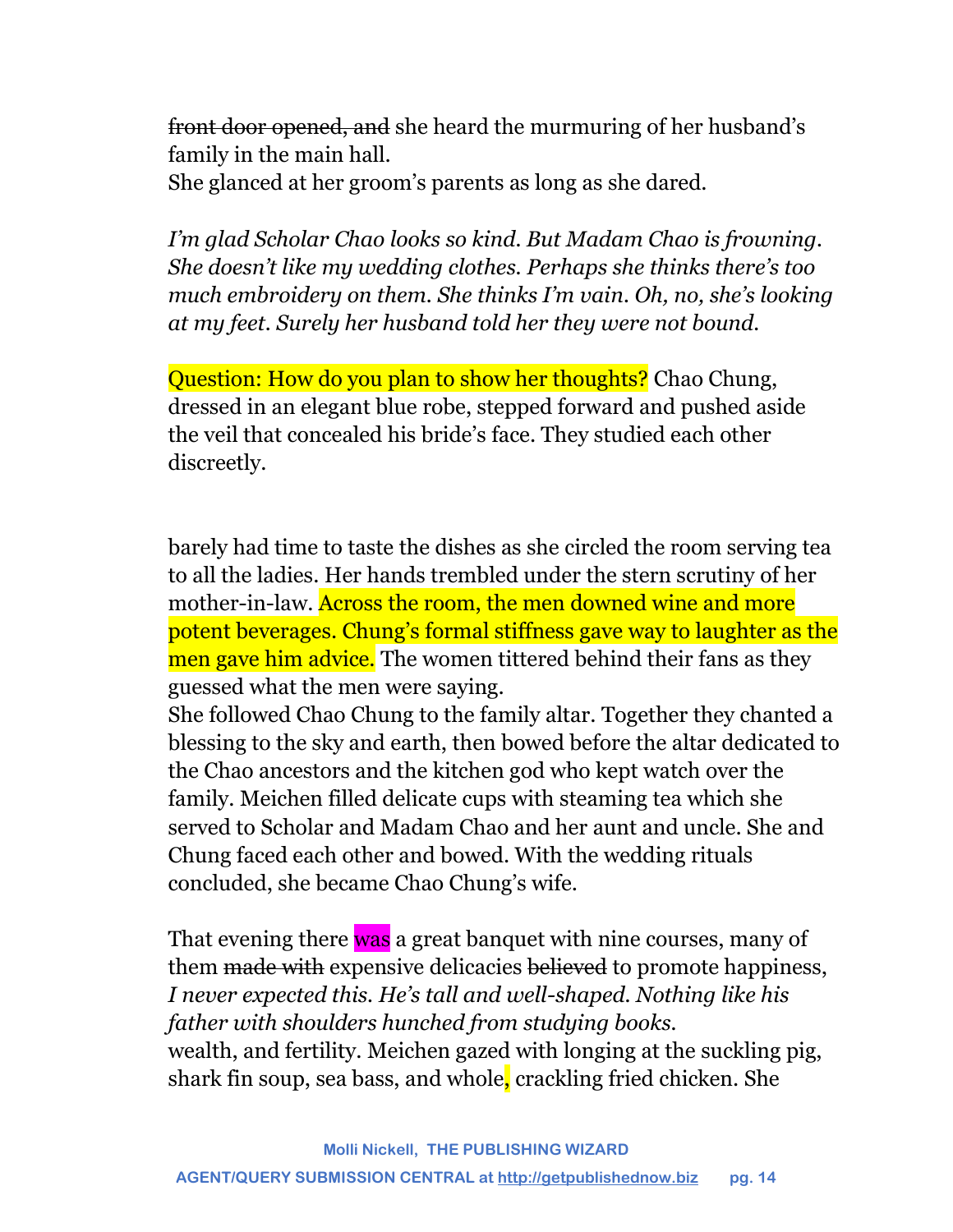Meichen's face burned at the women's' whispered jests, humiliated to be the focus of all the ribald comments. Her aunt's description of marital intimacy had done nothing to reassure her. The , and all the teasing spurred her conviction that she faced a night of horror. Scholar Cho called the newlyweds to his side. The guests called out toasts to wish the couple long lives and many sons.

Sooner than Meichen wished, Chung led her to his chamber, followed by a few persistent guests, most of them rowdy young men. Chung's parents had purchased a new bed for the bride and groom. Enclosed on three sides, the open panel faced the room, framed with red curtains that could be shut. Brightly painted flowers meandered up its wooden walls. Meichen stopped, overcome with the magnificence of her nuptial bed. Chung gently took her arm and pulled her down beside him. They sat together on the open side as people passed by and offered advice to the couple.

One young man stopped in front of them, rocking perilously as he balanced himself. He exhaled whiskey fumes as he leaned close to the groom. "Chao Chung, I hope you didn't drink too much tonight. You don't want your jade stalk to wilt."

. . . . . . . . . . . . . . .

Linda, this is nicely written. Informative to both the culture and Meichen in re her inner world. Enjoyable to read.

Nit picking. When possible, break into two sentences whenever you join one thought with another by using "and."

Let's talk about your agent quest: what's happening?

Suggestion: Check out the listings of agents attending the Phili Writers' conference, [\(https://philadelphiawritingworkshop.com/\)](https://philadelphiawritingworkshop.com/) several are interested in historical fiction including:

**Damian McNicholl** is a literary agent with [The Jennifer De Chiara Literary Agency.](http://www.jdlit.com/) (Not familiar with the agent, but know of the agency. It's OK. Very active.)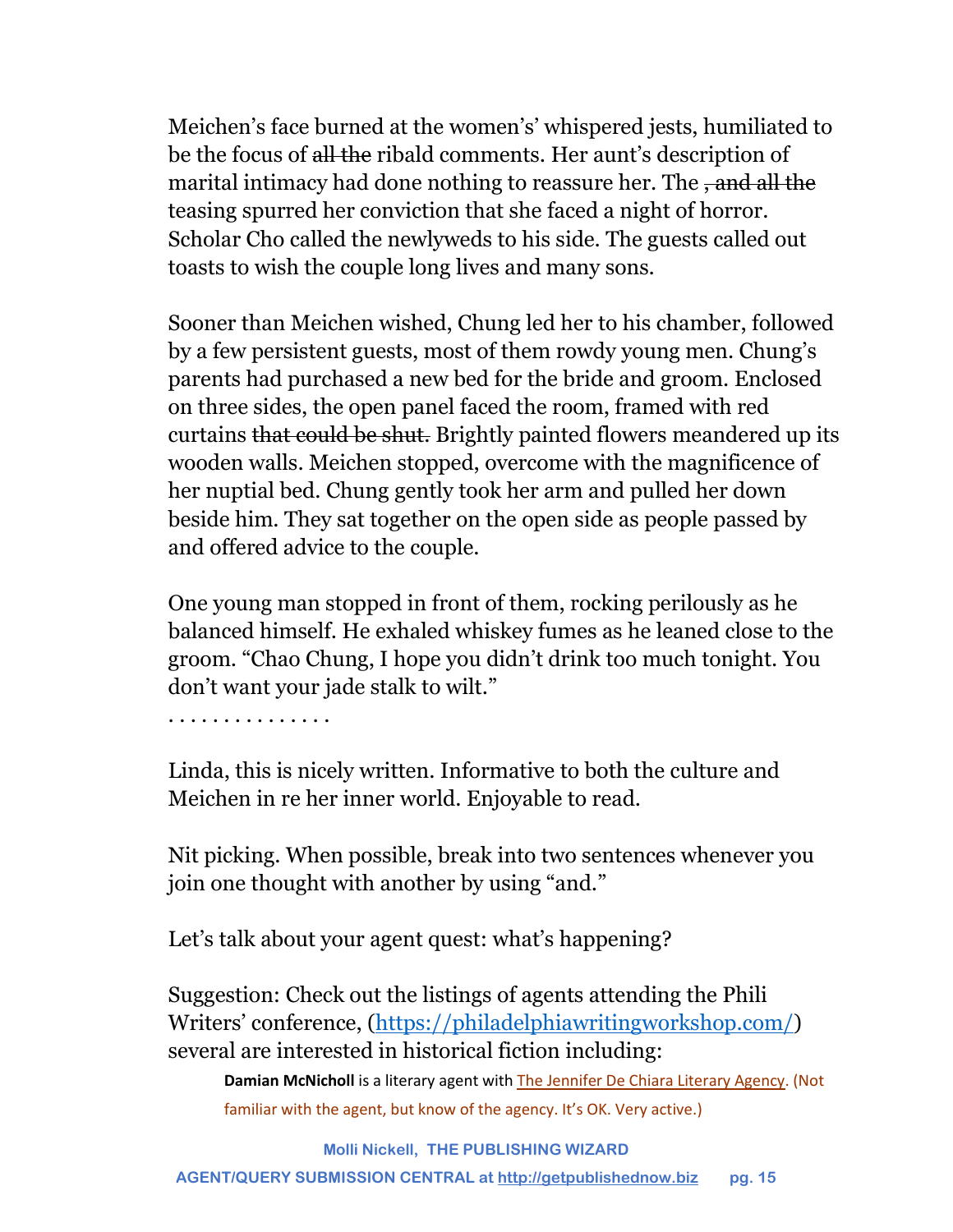**Erica Bauman** is a literary agent wit[h Zachary Shuster Harmsworth.](http://www.zshliterary.com/) Well known agency. Is interested in historical fiction.

## Check out the Tennessee Writer's conference for more agents interested in historical fiction.

<https://tennesseewritingworkshop.com/>

#### xxxxxxxxxxxxxxxxxxxxxxxxxxx

from Vicki Crooked

Subject line: It followed her to school one day, breaking all the rules.

## Story Core: Who is the story about: Sadie What does she want and why: Sadie wants to be a normal teenager. What stands in her way: Lack of self-esteem What is the terrible or else: Suicide

## Query

Born with cerebral palsy, Sadie's tangled walk attracts attention with every step she takes. The real Sadie hides from the world, believing others only see a cripple when she slithers by. Sadie's only friend Finn, an exchange student from London, returns home. Sadie's convinced she'll never see him again. Sent to her grandmother's Catskill Mountain house for the summer, Sadie decides the isolated setting a perfect refuge to end her life. But in the forest, as at school, Sadie knows she is she being watched.

*Suggest you add a few more words about Finn as being kind, funny, impulsive, gullible, loves to debate, and gamble and teaches her to play poker. Then, when Sadie becomes concerned for him in the next paragraph, this makes sense since you've set him up with characteristics that might lead him to whatever may seal his fate.*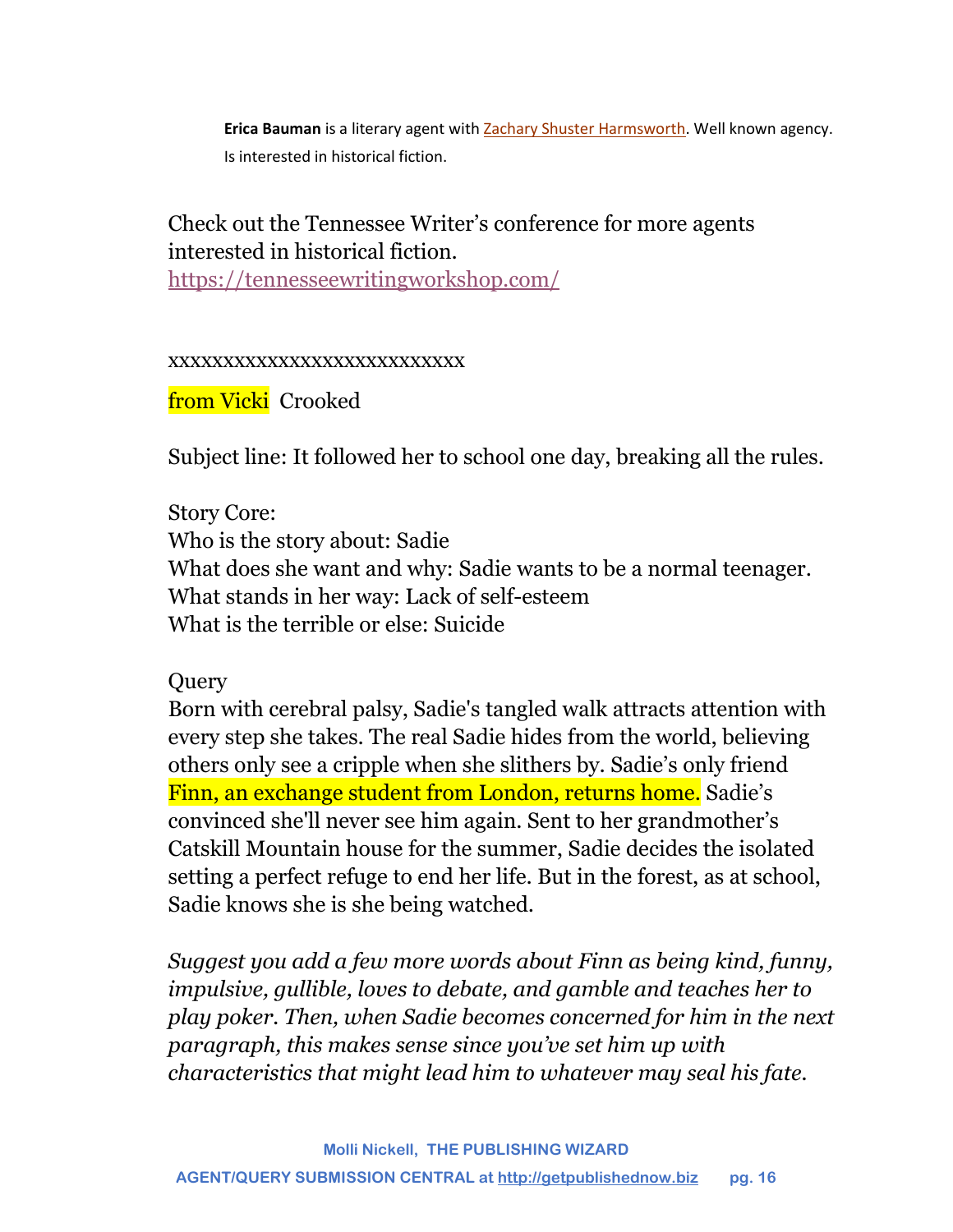2nd paragraph:

After swallowing enough pills to kill a giant, Sadie wakes with strange crystals in her lap. Soon she faces a malevolent grin from a fairy the size of her hand, Devilia. Sadie escapes as fast as she can, and falls. As her panic subsides, she ponders the magic of this moment, and a passion to live sparks within. The more Sadie learns about the volatile Devilia, she sees they both suffer from loneliness, each unsure where she fits in this world. Against her better judgment Sadie allows Devilia to live in Manhattan with her when school begins. Rules are given that Devilia must obey in order for their friendship to grow. But Devilia messes up. On a field trip, people stare in awe as Sadie becomes the centerpiece of a miracle. Hundreds of butterflies cover Sadie, revealing her disability to the world. Cell phones flash and Sadie becomes an Internet sensation. Finn, secretive about his sketchy endeavors in London, emails Sadie how magical and radiant she looks. Sadie only feels more of a freak. Even worse, a gut feeling tells Sadie that Finn is about to **be coerced into danger**. Time is of the essence in order to stop Finn from **destroying his life.** Sadie begs Devilia to travel to London and help Finn. With much apprehension, Devilia agrees. Can Sadie trust Devilia to save Finn? As Sadie waits, the two beings that mean everything to her become incommunicado, or perhaps dead. Sadie blames herself and once again loneliness fills her. Will she follow death into her own drug induced oblivion? Or is there another option?

Told with email and text communications intermingled with the story, my YA novel Crooked is complete at 75,000 words. I have been a part of a writers' group since 2004, attended conferences and workshops, and am a member of SCBWI.

Thank you for your time and consideration.

My comments: Nice job at synthesizing your story in this second paragraph. Needs a bit more, and also to be trimmed. Total query length needs to be 350 words, more or less. Revise away all extraneous words.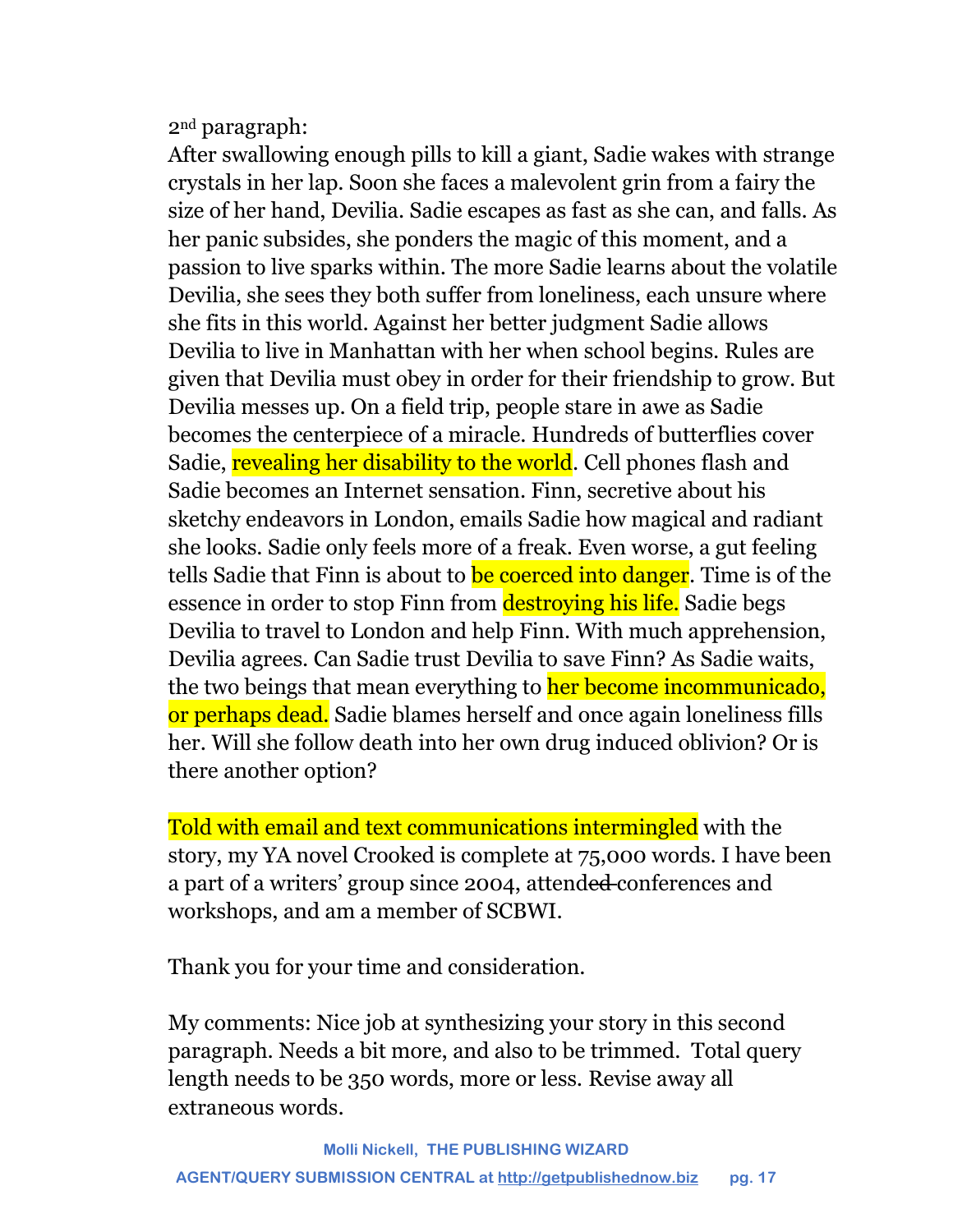There is no payoff in Delivia being described as malevolent. Particularly since she agrees to help Sadie stop Finn from participating in an activity that might kill him.

Your story becomes more powerful if Sadie pushes/persuades Delivia to email herself to Finn. Apprehensive/fearful, Devilia agrees, and in the process, disappears. Pushes Sadie back into guilt. She didn't save Finn from the drug deal he set up so he could snag sufficient cash to come and see her. She's killed Devilia. She's alone again.

#### Revision concepts:

After swallowing enough pills to kill a giant, Sadie wakes to face Devilia, a 7-inch tall fairy who sizes her up. As her panic subsides, she ponders the opportunity to befriend a fairy, so different from herself, and yet, very much the same. Both suffer from loneliness, unsure of where they fit in this world. Sadie invites Devilia to live in Manhattan with her once school begins,

after agreeing to behavior parameters. These constantly are broken as Devilia practices fairy magic on Sadie. The worst infraction occurs during a field trip, when Develia materializes hundreds of butterflies to flock around Sadie and lift her long skirt, revealing twisted legs. Cell phone videos go viral. Finn texts Sadie to comment about how magical and radiant she looks. may not need this paragraph.

When Sadie changes the subject and asks Finn about school and new friends, he turns evasive. She presses and discovers he plans to deal drugs to bankroll a Christmas vacation visit with her. His first big transaction occurs at midnight. Instinctively, Sadie knows he is in grave danger. But she can't travel to London in time to stop him. Devilia is too small to fly across the Atlantic, so Sadie suggests email. Although terrified of the digital world, Devilia transforms herself, becomes an email attachment and begins the electronic voyage to Finn. But, the email fails. REWORK THIS. Sadie's positive Devilia has evaporated in the ethers. When Finn doesn't respond to her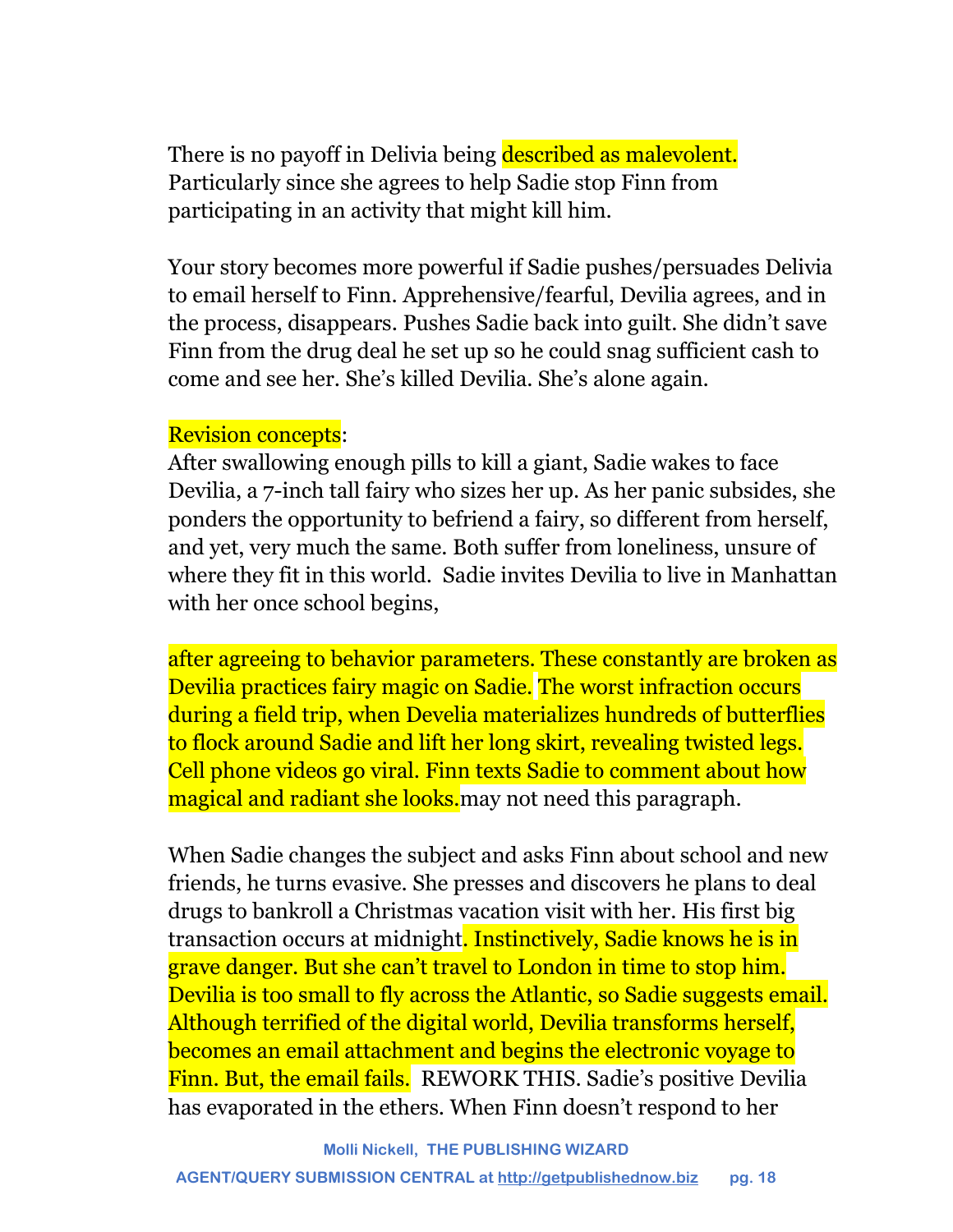frantic emails, she believes the drug deal has gone bad and he's dead. Filled with dread and guilt, Sadie blames herself and once again, becomes overwhelmed with loneliness. Will she decide to follow her friends into death?

### xxxxxxxxxxxxxxxxxxxxxxxxxxxxxxxxxx

## **NEXT WEEK:**

Linda, 10 more pages.

Janet, manuscript first page "perkup"

Revise back in some of your former query 2nd para to make it more engaging so the agent wonders, "hmmm."

Vicki, keep revision, you are this {} close.

And for the rest, keep revising what and where you are right now. Note: December 23, no class. Revised works are to be submitted to our facebook page where I'll make comments, along with other Submission Central members.

If you want a jump on self-editing tips and first page revision, both are covered in these tutorials available at [MolliMart:](http://www.getpublishednow.biz/mollimart.html)



## **In closing~**

To those of you in our "audience," thank you for joining us.

Would you benefit from receive weekly evaluations of your submission documents in our Friday workshop? Or access to Q & A, and discussions between Submission Central members on our private Facebook group?

These benefits (and others) will help you learn what you need to know in order to land an agent who will help you navigate the publishing maze. Join us! [CLICK HERE](http://www.getpublishednow.biz/agentquery-submission-central.html) to read more about the AgentQuery Submission Central program.